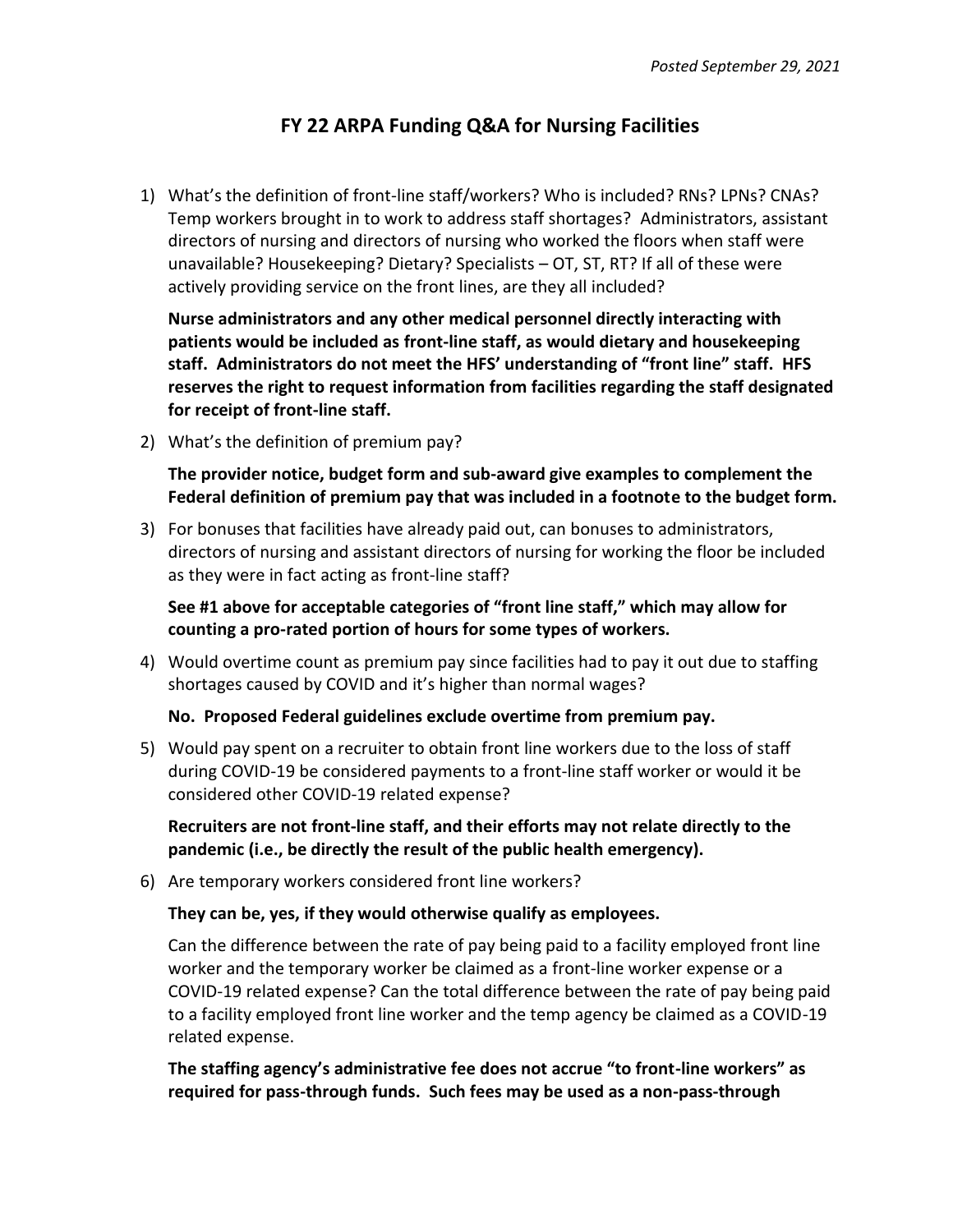**expense only to the extent that use of temporary staffing agencies themselves relates directly to the pandemic. Only the portion of staffing agency fees passing through to temporary front line workers would qualify as a pass-through payment. If this amount is unknown, nursing facilities should approximate this amount using the wage scale of their employed counterparts, e.g., for each job type, expertise, etc.**

7) When using the term "pass through to front line workers" does that allow facilities to include the employers tax and benefit cost as part of the pass through? For example, if a facility pays \$100,000 to staff, it will cost \$115,000 due to taxes and insurance. Can the facility claim the \$115,000? Or at least allow the \$15,000 towards "other expenses"?

**Insurance costs and most benefits are ongoing and not proportional to wage rates and could not qualify as premium pay, nor do they fit other categories of pass-through funding. Employer-paid FICA and Medicare taxes on bonuses and premium pay to front-line workers could be counted as those payments are generally proportional to wages at expected levels of remuneration for front-line workers, and economically accrue to front-line workers.** 

8) Is the premium we are paying due to COVID to Nursing Staffing Agencies for temporary nursing staff allowable costs under the pass-through to front line workers?

**The wage portion of temporary agency staffing costs is countable, but the temporary agency administration fee isn't unless an NF makes the case that they needed to use the temporary agency because of the pandemic. NFs used contract staffing prior to the pandemic, and HFS does not assume that all use of temporary agency staffing is due to the pandemic.**

9) We recently gave front line staff a \$1.00/hour permanent wage increase. Are these permanent costs eligible to be covered during grant period?

**Neither HFS nor the Federal ARPA draft regulations require sub-awardees to predict the longevity of pandemic-related bonuses, wage increases or other forms of premium payment. Nor do they appear to require sub-awardees to abide by a prediction they have made. The key in HFS' designation of these funds for premium payments and bonuses is whether the increases were initially pandemic-related, e.g., falling in the appropriate timeframe. Please refer to the ARPA draft regulatory guidance re-printed in the budget template.**

10) On the bottom of the budget, there are blank lines where we can enter other costs supporting nursing facility workers. The footnote 4 indicates that this can include "other pandemic-related payroll costs". Am I correct in assuming that this would include any pandemic related salaries, other than the bonuses, temporary wage increases as reported in the above section? As an example, could we include the salary of a nurse that is treating a COVID resident? Do you have any other examples to share?

**Yes, this example would qualify.**